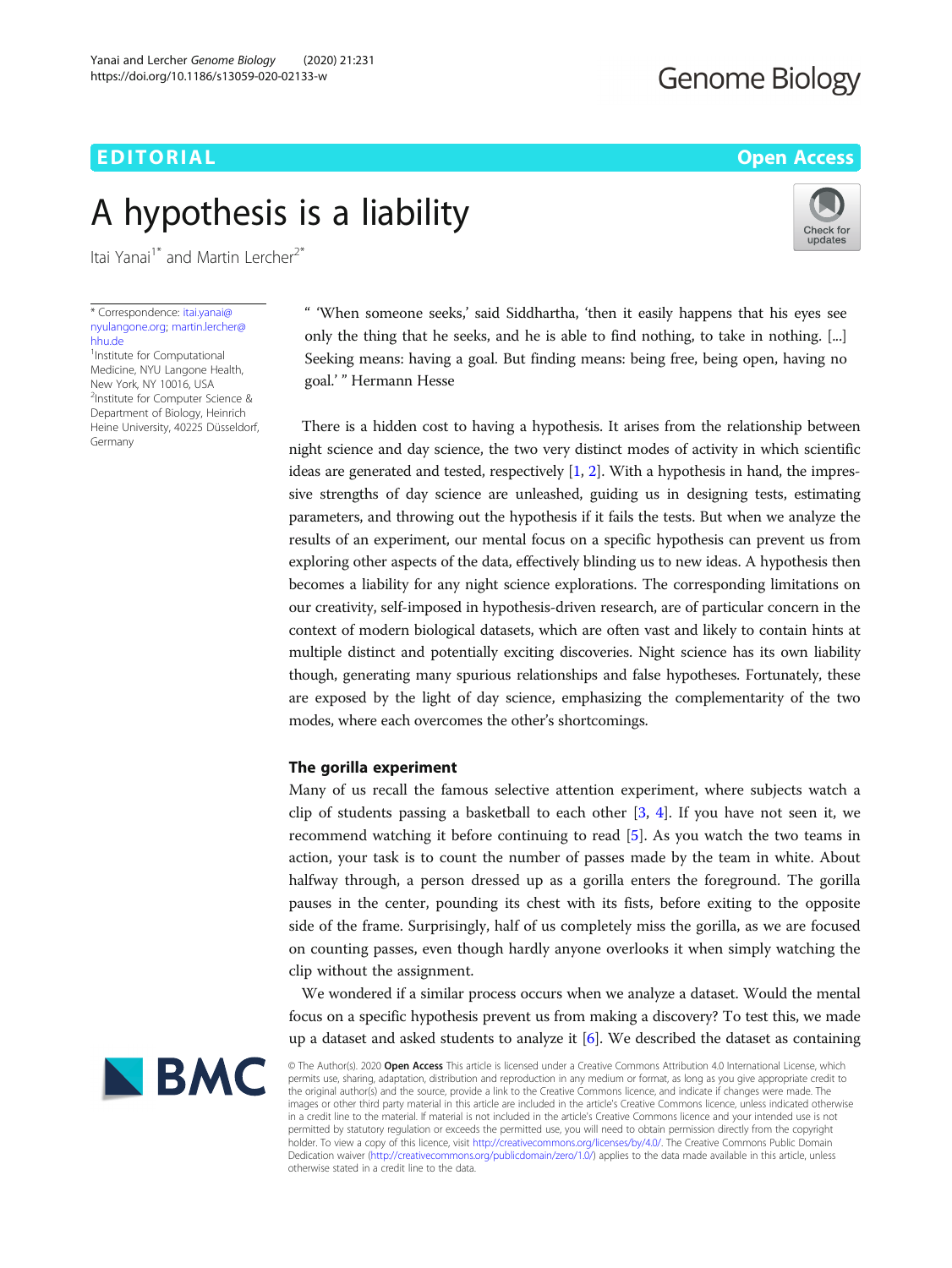the body mass index (BMI) of 1786 people, together with the number of steps each of them took on a particular day, in two files: one for men, one for women (Fig. 1a). The students were placed into two groups. The students in the first group were asked to consider three specific hypotheses: (i) that there is a statistically significant difference in the average number of steps taken by men and women, (ii) that there is a negative correlation between the number of steps and the BMI for women, and (iii) that this correlation is positive for men. They were also asked if there was anything else they could conclude from the dataset. In the second, "hypothesis-free," group, students were simply asked: What do you conclude from the dataset?

The most notable "discovery" in the dataset was that if you simply plotted the number of steps versus the BMI, you would see an image of a gorilla waving at you (Fig. 1b). While we teach our students the benefits of visualization, answering the specific hypothesis-driven questions did not require plotting the data. We found that very often, the students driven by specific hypotheses skipped this simple step towards a broader exploration of the data. In fact, overall, students without a specific hypothesis were almost five times more likely to discover the gorilla when analyzing this dataset (odds ratio = 4.8,  $P = 0.034$ ,  $N = 33$ , Fisher's exact test; Fig. 1c). At least in this setting, the hypothesis indeed turned out to be a significant liability.



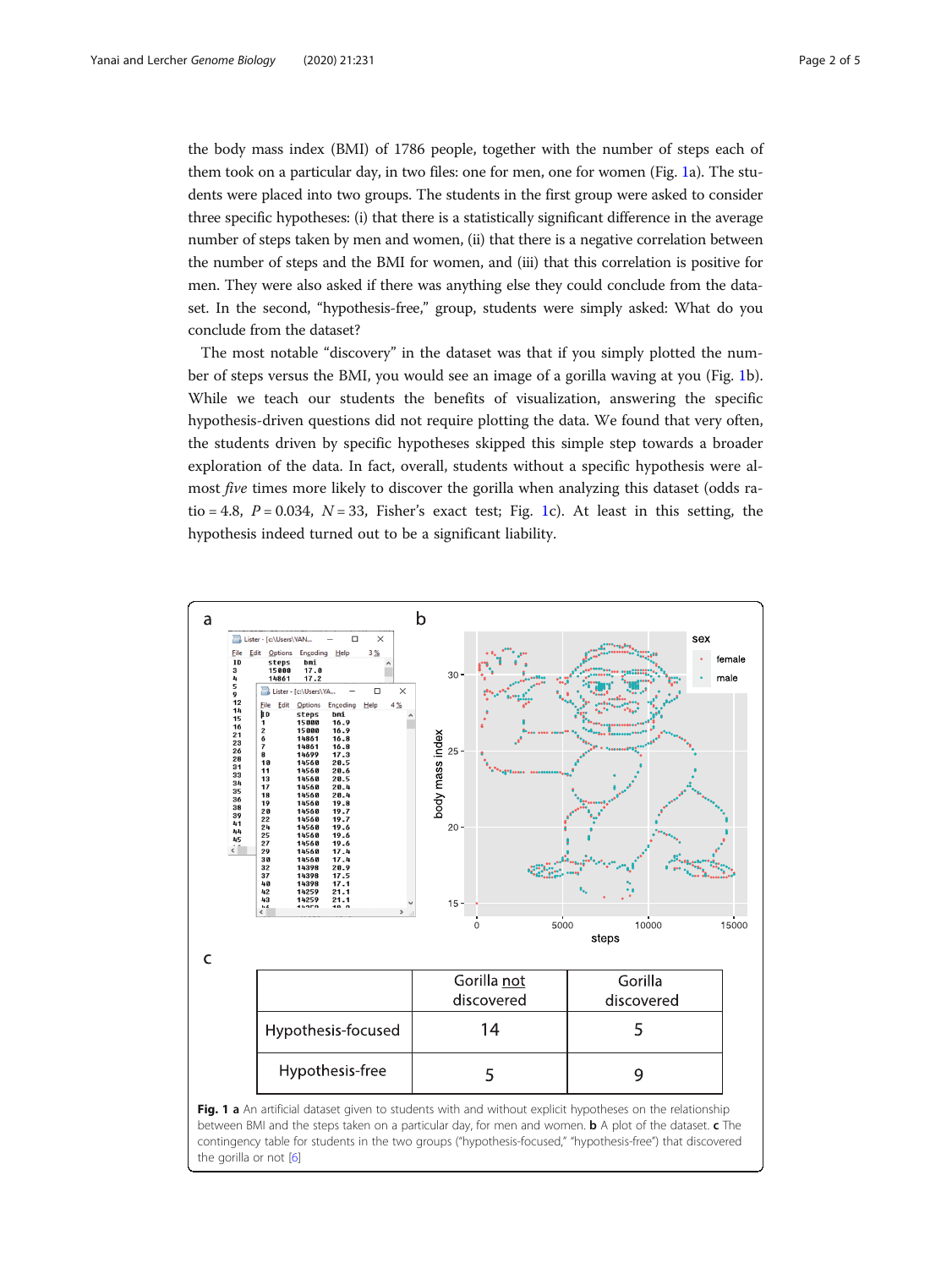## Not all who wander are lost

We typically acquire data with the expressed goal of testing a specific hypothesis. But as we have seen with the gorilla experiment, we are likely to miss other interesting phenomena as soon as we are in a mental mode of hypothesis testing. To account for this, we must consciously adopt a different mindset—one of exploration, where we look at the data from as many angles as possible. In this mode, we take on a sort of playfulness with the data, comparing everything to everything else. We become explorers, building a map of the data as we start out in one direction, switching directions at crossroads and stumbling into unanticipated regions.

Essentially, night science is an attitude that encourages us to explore and speculate. We ask: What could be hiding here? How would we lure it out? Night science may occur when we are most relaxed, such as when Friedrich Kekulé dreamingly looked into the fireplace in his study on an evening in 1862, until his mind formed the image of a molecular serpent biting its own tail—an image that he immediately converted into the hypothesis for the ring structure of benzene [[7\]](#page-4-0). However, more often than not, night science may require the most acute state of mental activity: we not only need to make connections where previously there were none, we must do this while contrasting any observed pattern on an elaborate mental background that represents the expected. To see the discovery in our gorilla experiment, all that was needed was some notion of primate appearances. But when you roam the limits of the scientific knowns, you need a deep understanding of a field to even recognize a pattern or to recognize it as surprising. Different scientists looking at a given dataset will do this against a backdrop of subtly different knowledge and expectations, potentially highlighting different patterns. Looking is not the same as seeing, after all, and this may be why some of us may stumble upon discoveries in data that others have already analyzed.

# Patternicity or "just a correlation"?

"Correlation is not causation"—an aphorism that perhaps all scientists have heard at least once in their careers—warns of putting too much weight on mere covariation of two variables. Undoubtedly, a correlation between two features is not sufficient to infer a causal relationship. But some form of covariation is implied by a causal relationship, and hence, finding a previously hidden correlation may be the first glimpse of something new. We may then think of data exploration as the generator of correlations and patterns that can later be tested for causality.

One of the major facilitators of human intelligence is our minds' ability to easily find patterns and connections—a tendency called patternicity by Michael Shermer [\[8](#page-4-0)]. Patternicity helps us in generating new night science ideas; it is the seed of many discoveries. On the flipside, patternicity makes us vulnerable to being fooled by randomness [[9\]](#page-4-0), when we mistakenly infer relationships between genuinely independent things (called apophenia). Clearly, spurious results will be generated during unguided explorations, and this generation of false starts is night science's own liability.

Day science tempers this liability. In a sense then, correlations are the domain of night science, while causation is solidified by day science. Day science is the adult in the room, rigorously testing hypotheses. But despite its power, the day science mode is not amenable to generating the ideas in the first place. Only the night science realm, with its lack of specific hypotheses that blind us in day science, allows us to think freely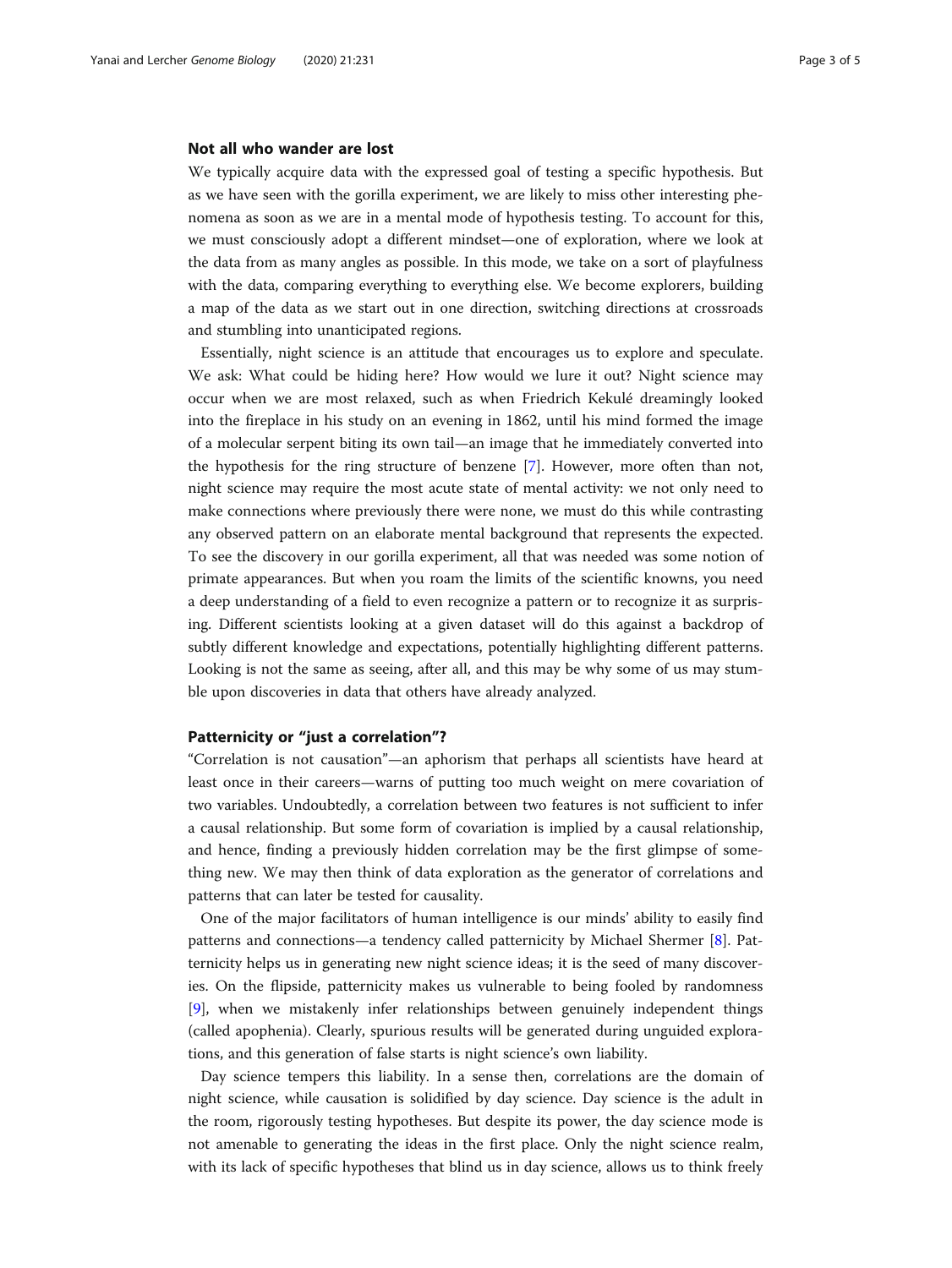in an exploratory fashion. Science relies on this back and forth between day and night, each overcoming the other's shortcomings; we can let ourselves explore so freely in night science because we trust ourselves to check the generated hypotheses later, in day science.

# Fishing expeditions

In many scientific circles, one of the most condemning judgments about a project is to label it as "a fishing expedition": an exploration of data that lacks even the pretense of a hypothesis. But as we argued above, such hypothesis-focused criticism misses a crucial point. Discoveries are not only unexpected, they are also undiscoverable without data. Provided that a dataset is carefully designed to be rich in information relevant to a specific field, initially hypothesis-free night science explorations are a systematic way to generate hypotheses, a way that is not only powerful, but, in our opinion, also beautiful.

Many discoveries that we read about came out of projects that were originally devised as fishing expeditions or that turned into such after the original hypothesis had to be abandoned. But we rarely hear about this historical aspect, because a tale about a logically made hypothesis and then tested in rigorous day science makes for a much better story and because these are the kind of stories that editors and reviewers like to read. We know this from hearsay about many works of valued colleagues, but we know it best from our own publications. For example, Tin Pang assembled a dataset connecting genotypes and phenotypes across the evolution of the E. coli clade, looking for further support for our hypothesis of bacterial evolution through stepwise niche expansion [[10\]](#page-4-0). But analyzing the data, we found something much more interesting [\[11](#page-4-0)]: none of the more than 3000 detectable metabolic innovations in the history of E. coli required more than a single horizontal gene transfer! Another project, led by then-graduate student Michal Levin, involved the collection of a gene expression dataset of embryogenesis in 5 species of worms, assembled based on the idea that it might reveal gene regulatory networks. Analyzing the dataset instead led us to find a distinctive developmental stage, which we inferred to be the nematode phylotypic stage [[12](#page-4-0)].

# Keep exploring and carry on

One thing we have learned from decades of exploratory data analysis: do not give up on a dataset. If it does not support your original hypothesis, it likely contains hints at alternative, possibly even more interesting phenomena. And if the data supports your original hypothesis, still keep exploring beyond. If the dataset has been designed and assembled well, there are likely additional discoveries to be made. These cannot be expected to emerge after just a first look. They will take time to unfold. It is not well appreciated, but the truth is that one never really finishes to analyze a dataset. You just decide to stop and move on at some point, leaving some things undiscovered. Because night science demands a highly creative state, it is not surprising that this process mirrors the situation in the arts as described by the poet Paul Valéry in 1933: "un ouvrage n'est jamais achevé . . . mais abandonné" ("a work is never finished, only abandoned").

In line with the premise of this article, we of course had to explore our own gorilla experiment dataset beyond our original hypothesis—that hypotheses may prevent discoveries. We indeed found hints at something else: hypotheses may also lead you to give up on your data prematurely. The students who had a hypothesis to test were